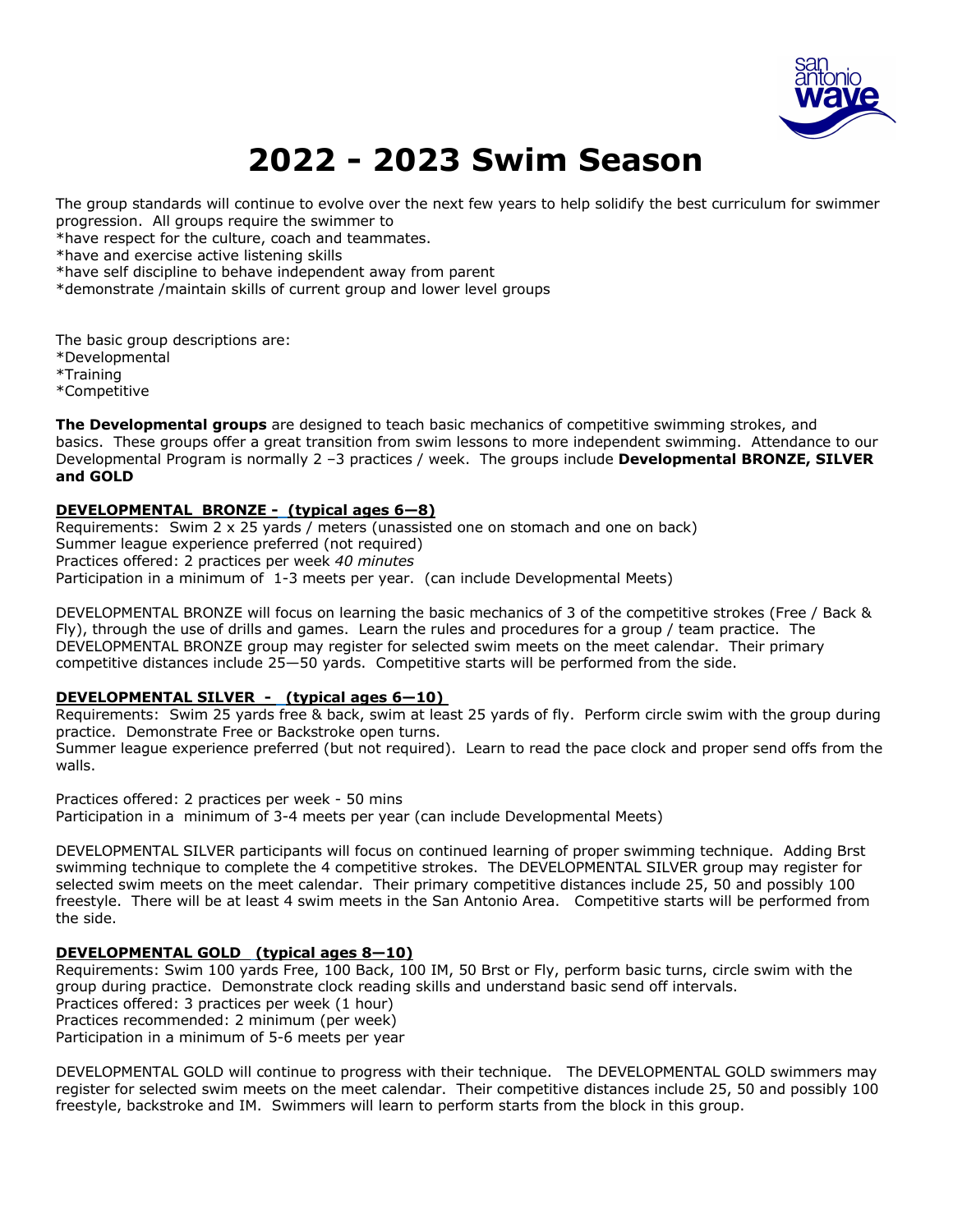

**The Training groups** are designed to utilize proper technique in a training / aerobic environment. The Training Program will teach key fitness concepts including heart rate and basic nutrition. The Training Program will also continue to utilize proper dry-land / stretching exercises to increase participant athleticism. Training group swimmers will demonstrate clock reading skills (calculate intricate send offs and calculate personal times per swim). Participants of the Training Program may also be involved with other sports programs (either school or community). Increase proficiency with selected training equipment. Attendance to our Training Program is 4—5 practices per week. Training group swimmers are expected to attend swim meets. **Training Bronze, Silver Gold and Senior Bronze**

## **TRAINING GROUP BRONZE - (typical ages 9—12)**

Requirements: Swim 100 IM and 100 Freestyle demonstrating controlled breathing and a 50 of all other strokes. Practices offered: 4 days per week (1 hour) (including 2 days of dryland @ 20 min) Practices recommended: 3 per week Participation in meets: 2 meets per season

TRAINING GROUP BRZ swimmers will increase their aerobic fitness level through continued use of proper technique. TRAINING GROUP BRZ will also continue learning concepts and strategies of competitive swimming. Training BRZ will begin using snorkel and tempo trainers. TRAINING GROUP BRZ swimmers are encouraged to register for swim meets on the calendar. Their competitive distances are 50's and 100's of stroke and 200's of freestyle and backstroke.

Sample Training Sets: 4 x 100 Free Swim @2:15 SCY @2:30 SCM 3 x 100 IM Swim @2:30 SCY @2:45 SCM 3 x 100 Free Kick @2:50 SCY @3:00 SCM 2 x 100 IM Kick @3:00 SCY @3:10 SCM 2 (4x50 Swim) (2Fly + 2Fr and 2Br + 2Fr) @1:15 SCY @1:25 SCM

#### **TRAINING GROUP SILVER - (typical ages 10—13)**

Requirements: 200 freestyle controlled breathing (including in and out of turns). Calculate complex send off intervals. Show proficient use of snorkels and tempo trainers. Swim 100 yards of another stroke other than freestyle (or backstroke). Perform the 200 IM.

Swimmers should achieve the: WAVE IM-Tough Standards (200 Free +200IM + 100 Back & 100 Brst or Fly) Practices offered: 5 days per week (1 hour: 15mins) (including 2 days of dryland @ 30min) Practices recommended: 3 practices per week Participation in meets: 1 per month (sanctioned preferred)

TRAINING GROUP SILVER swimmers will increase their aerobic training. TRAINING GROUP SILVER swimmers are expected to work with coaches to develop, outline and achieve goals. (swimming, dry-land and academics). TRAINING GROUP SILVER swimmers will continue learning concepts and strategies of competitive swimming. TRAINING GROUP SILVER swimmers are encouraged to register for swim meets on the calendar. Their competitive distances include 50's, 100's, 200's and the 500 Freestyle.

Sample training test sets: 3 x 200 Free Swim (rest 20 seconds) @3:30 SCY @3:50 SCM 4 x 100 Free Swim @1:45 SCY @1:55 SCM 4 x 100 IM Swim @2:15 SCY @2:30 SCM 6 x 100 Free kick @2:40 (hold under 2:15 mins) SCY @3:00 (hold under 2:30 mins) SCM 4 x 100 IM kick @2:45 (hold under 2:20 mins) SCY @3:00 (hold under 2:40 mins) SCM 2x (4 x 50 Swim) (4 x fly and 4 x breaststroke) @1:15 SCy @1:30 SCM

Dryland (all with proper technique): 20 Push ups less than 1 minute 1 minute of proper crunches (shoulder blades up) 30 seconds plank & hollow-body holds (no loss of technique) 30 proper squat mechanics (15 with medball/ 15 without medball) 10x Crossover bird-dog (no loss of balance) At least 10 Burpees per minute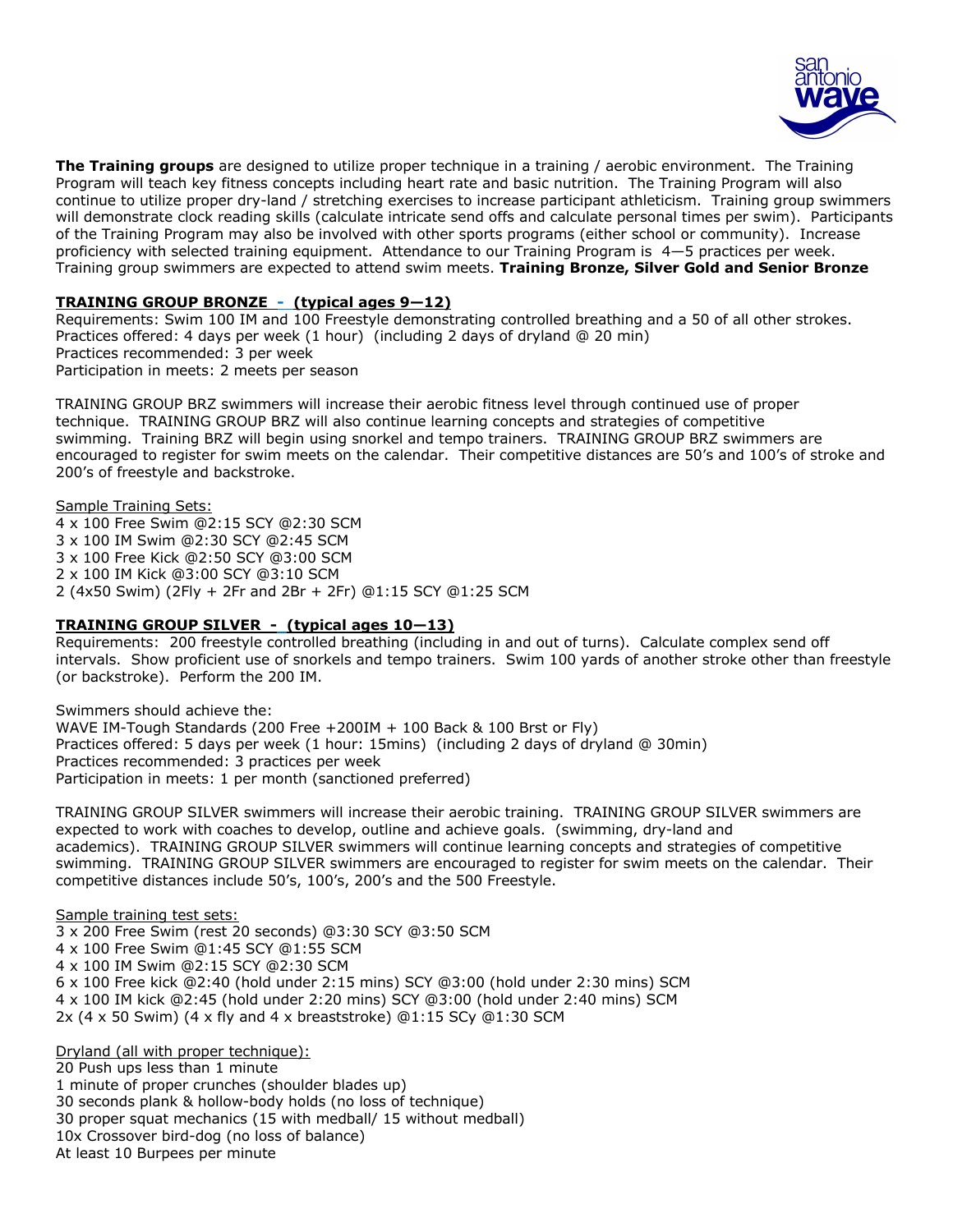

# **TRAINING GROUP GOLD – (typical ages 12 – 14)**

Requirements: GOLD swimmers will begin to make the transition from training into the competitive stages of our sport. The competitive stages include more individualized race strategies. Swimmers of the Training Gold group will demonstrate a mastery of additional training equipment (such as snorkel and tempo trainers). Requirements: Swim 500 Freestyle (using controlled breathing pattern, including in and out of turns). Swim 200 IM, swim a 100 of all 4 competitive strokes.

**TR-GOLD** swimmers should have a strong IMX score (for their age group) Swimmers should have all events for the 13 – 14 IMX Score Practices offered: 5 days per week (1.5 hours) + (Monday - Thursday + Saturday) Dryland 2-3x a week Practices recommended: 3-4 per week (including Saturday) Participation in meets: 1 meet per month

Sample Training sets:

8 x 100 Free Swim @1:35 SCY @1:45 SCM 5 x 300 Free Swim @4:50 SCY @5:20 SCM 4 x 200 IM Swim @3:15 @3:30 SCM 8 x 50 IM Order Swim @0:55 SCY @1:05 SCM 6 x 100 Free Kick @2:15 (holding 1:50 mins) SCY @2:30 (holding 2:00 mins) SCM 6 x 100 IM Kick @2:20 (holding 2:00 mins) SCY @2:40 (holding 2:20 mins) SCM

Dryland (all with proper technique):

30 Push ups less than 1 minute 1 minute seconds of proper crunches (shoulder blades up) 45 second plank & hollow-body holds (no loss of technique) 30 proper squat mechanics (15 with med-ball / 15 without med-ball) 15x Cross over bird-dog (no loss of balance) At least 12 Burpees per minute

# **SENIOR BRONZE - (typical ages 13 – 18)**

Requirements: SENIOR BRONZE swimmers are typically 13 - 15 new to swimming Requirements: Swim 200 Freestyle (breathing every 3 strokes), swim 200 IM, swim a 50 of at least 2 non-freestyle strokes. Practices offered: 4 days per week (1.5 hours) Practices recommended: 3 minimum (Monday – Thursday only) with 2-3 drylands per week Participation in meets: at least 2 per season

Sample Training capabilities (or working toward in the group): 4 x 100 Free Swim @ 2:00 SCY @2:15 SCM 3 x 100 IM Swim @2:20 SCY @2:30 SCM 4 x 50 Free kick @1:15 SCY @1:20 SCM 2 x 50 Fly (kick / swim) @1:15 SCY @1:25 SCM 2 x 50 Breast (kick / swim) @ 1:15 SCY @1:25 SCM

Dryland (all with proper technique): 30 Push ups less than 1 minute 1 minute of proper crunches (shoulder blades up) 1 minute plank 15 proper squat mechanics 8x Cross over bird-dog (no loss of balance) At least 10 Burpees per minute